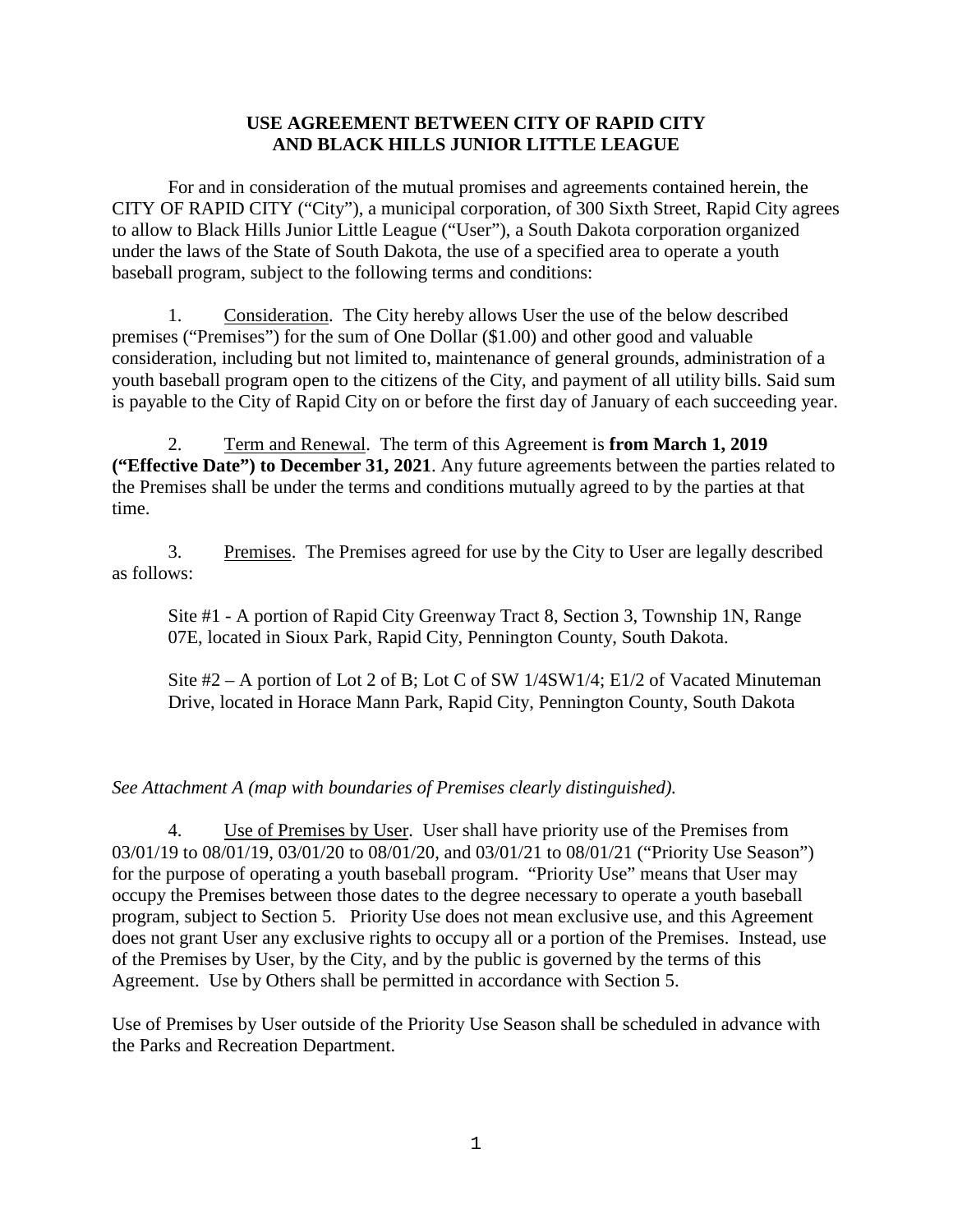5. Use of Premises by Others. The parties understand and acknowledge that all of the Premises are designated for outdoor public recreation through the Land and Water Conservation Fund (LWCF). Therefore, the parties agree that during the off-season, the Premises shall be available for use by the public. The off-season is defined as any time other than the Priority Use season described in Section 4. During the off-season, the Premises shall not be locked, barricaded, or otherwise made inaccessible to the public, except during times when the park is closed in accordance with City ordinance. Scheduling for this field shall be made through the Parks and Recreation Department. User may reserve the Premises during the off-season for its use on a limited basis, only when it is necessary for a special event, tournament, or similar situation, and the Department may decline to reserve the Premises for User.

During the Priority Use Season, User shall allow other persons or organizations to use the Premises if the Premises are not in bona fide use by the User, and User may require that such use by others shall be consistent with the normal usage of said Premises. This use is in addition to any assignment of the Premises, which is addressed in Section 14.

6. Surrender of Premises. User agrees to surrender the Premises, or a part thereof, in the event it is necessary for expansion or utilization of public park facilities or for any other purpose which the City believes is necessary or important and the City makes such written demand. If such a written demand is made, then User understands that this Agreement shall be terminated and such termination shall not be considered a breach by the City or User of the terms of this Agreement. User further agrees to abandon the Premises, or a part thereof, in the event such a demand is made by the United States government or the State of South Dakota, or if User or the City is ordered to do so by an order of any Court. If such a demand or order is made, then User understands that this Agreement shall be terminated and such termination shall not be considered a breach by the City or User of the terms of this Agreement.

7. Use by the City. User agrees that the City may use the Premises when the same is not required for use by User, and such use by the City shall be consistent with the normal usage of the Premises. For purposes of this Section, City use shall mean organized activities conducted by or sponsored by the City. If the City uses the Premises under this Section, it agrees to leave the Premises in substantially the same condition, reasonable wear and tear excepted.

8. Contacts. Anything required by the Agreement to be delivered to User in writing shall be delivered to the following contact for Black Hills Junior Little League:

\_\_\_\_\_\_\_\_\_\_\_\_\_\_\_\_\_\_\_\_\_\_\_\_\_\_\_\_\_\_\_\_\_\_\_\_\_\_\_\_\_\_\_\_\_\_\_\_\_\_\_\_\_\_\_\_\_\_\_\_\_\_\_\_\_\_\_\_\_\_\_\_\_\_\_\_\_\_ \_\_\_\_\_\_\_\_\_\_\_\_\_\_\_\_\_\_\_\_\_\_\_\_\_\_\_\_\_\_\_\_\_\_\_\_\_\_\_\_\_\_\_\_\_\_\_\_\_\_\_\_\_\_\_\_\_\_\_\_\_\_\_\_\_\_\_\_\_\_\_\_\_\_\_\_\_\_

User has a continuing obligation to ensure that the Rapid City Director of Parks and Recreation ("Director") has accurate contact information for User and to notify the Director of any changes to the contact information herein.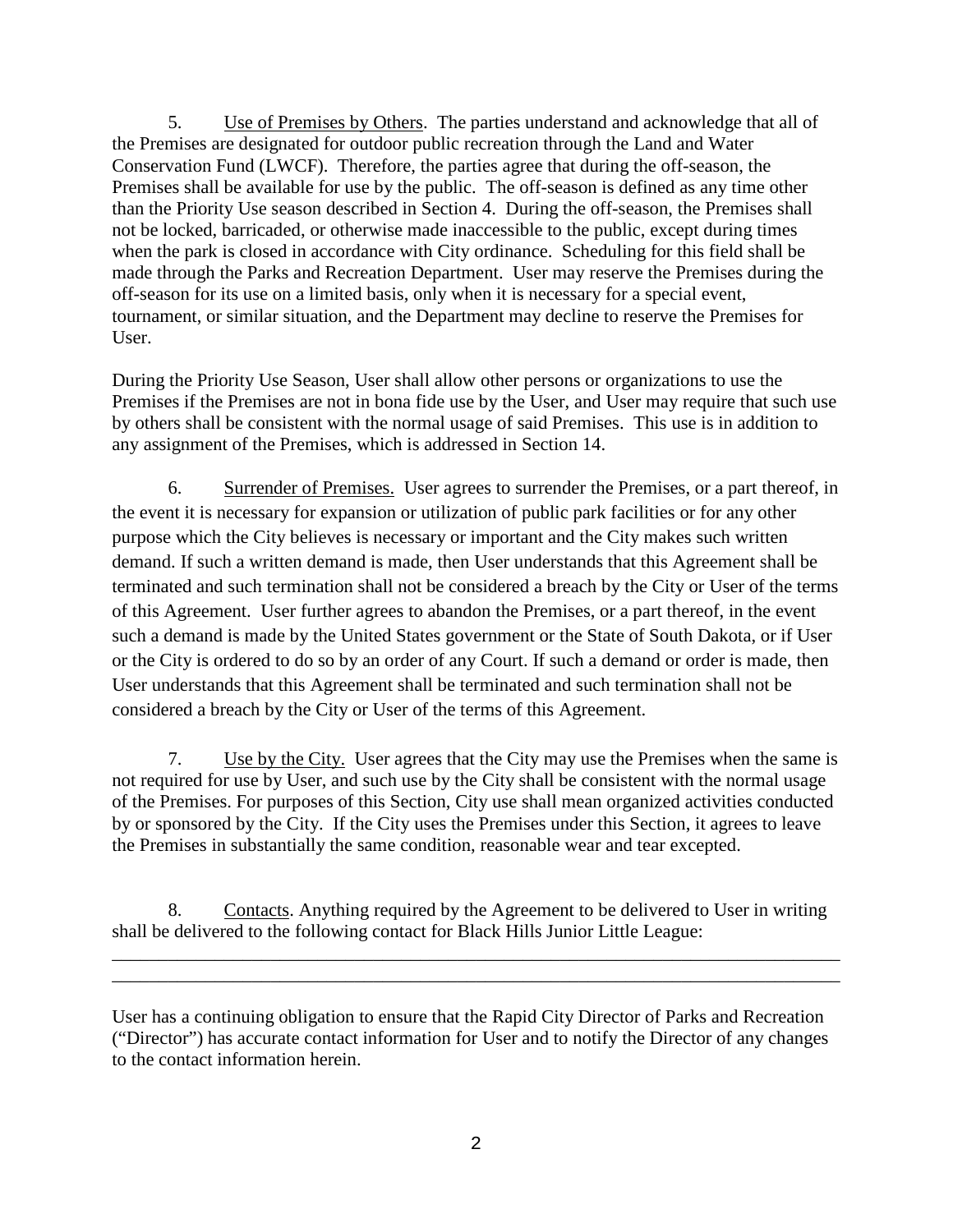Unless otherwise specified in this Agreement, the contact for the City will be: Director of Parks and Recreation, 515 West Boulevard, Rapid City, SD 57701, (605) 394-4175.

#### 9. Maintenance.

### 9. A. User Responsibilities.

i. Property Damage. User agrees to maintain said Premises under the authority of the Director of Parks and Recreation or his/her designee. User agrees to repair or replace any property on the Premises damaged, either willfully or accidentally, by its agents, members, or invitees. User is entitled to recover costs for damages or to require repairs for damages or improper maintenance that occurs while the Premises is used and controlled by others, including those enumerated in Sections 6 and 7 of this Agreement.

ii. Trash and Recycling. User agrees to be responsible for policing the Premises and picking up and making ready for City collection of all trash, recyclables, debris, and waste material of every, resulting from its use of the Premises by itself or any spectators in attendance at the Premises. User also agrees to place all collected trash, recyclables, debris, and waste in a designated location for removal by the City. User agrees that it will not place yard waste or building materials in City trash receptacles. User agrees to promote and encourage recycling throughout the Premises.

To avoid the public's misuse of trash and recycling receptacles during the offseason, User agrees to move all trash and recycling receptacles to an area of the Premises that is inaccessible to the public, as approved by the Parks and Recreation Department, within fourteen days of the end of the season.

iii. Game Days. User is responsible for its own preparation of the playing fields prior to all scheduled game days.

iv. Grass and Weeds. User shall mow any grass areas within the Premises on a substantially weekly basis. User shall control weeds and grass inside and outside of fence lines through string trimming or chemical vegetation control methods. This obligation includes the backstop fence, foul fence lines, and the outfield fence. If the Premises include other exterior fences around a portion or all of the Premises, User shall control grass/weeds in such fence lines and five feet outside of the fence. The obligations in this Section do not apply if the City is maintaining the Premises pursuant to Section 9.A.i.

If User fails to mow the grass or control weeds and grass within the fence lines as required by this Section, the Parks Division Manager may mow the areas and charge User at the rate of One Hundred and Twenty-Five Dollars (\$125.00) per hour for each person and machine used, provided that the Parks Division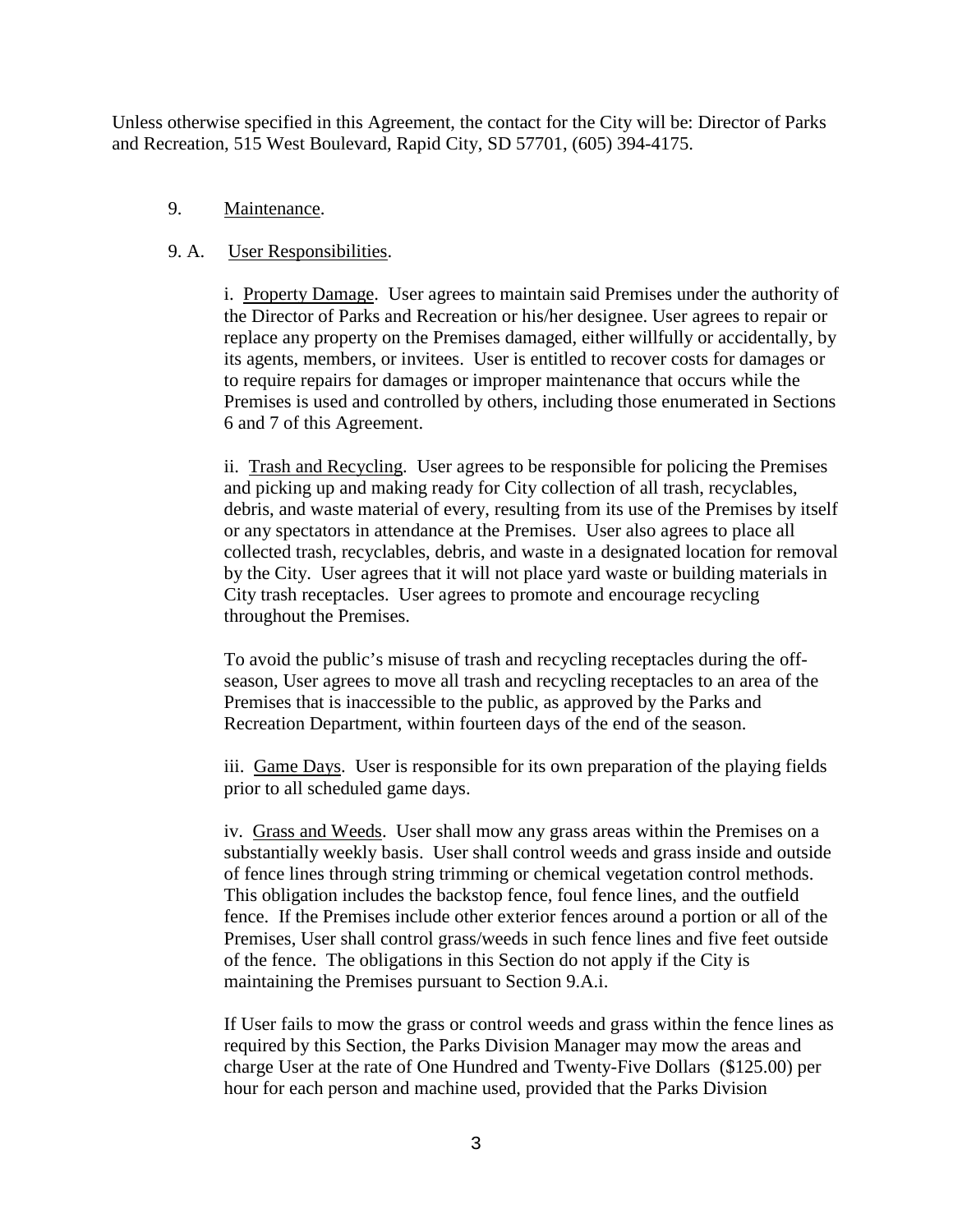Manager: (1) determines the need for mowing; (2) gives User three (3) days' notice of his/her intent to do so if User fails to mow; and (3) determines he/she has the available manpower and equipment to perform the mowing. Should the Parks Division Manager not have the available personnel and equipment, he/she can arrange for a private contractor to mow at the expense of User.

v. Notification to City. User agrees to promptly notify in the City in writing if it observes any needed maintenance to sidewalks, parking areas, trees or other items that the City is obligated to maintain under Section 9.B or any items other than those which the User is obligated to maintain. User may provide the written notification by e-mail to the Parks Division Manager. At the time of this Agreement, the email addresses for the Parks Division Manager is [scott.anderson@rcgov.org.](mailto:scott.anderson@rcgov.org)

vi. Irrigation System. User is responsible for the day to day operation, adjustment, maintenance and replacement of the sprinkler heads on the automatic irrigation system. User shall run water through each zone on the system and visually inspect each sprinkler head at least twice a month to ensure proper operation of sprinkler heads. User shall replace sprinkler heads with heads of the same make and type, unless a different sprinkler head is approved by the Parks Division Manager or his/her designee. User is responsible for maintenance and repair of all lateral irrigation piping.

In lieu of User being charged for water usage for irrigation of the Premises, each irrigation system shall be connected to the City's central control irrigation system. Connection to the central control irrigation system will be performed by the Rapid City Parks Maintenance Division. All maintenance and changes to a specific watering program shall be performed by the Parks and Recreation Department maintenance personnel, and User may request modifications through email to the Parks Maintenance Supervisor or the Parks Division Manager. At the time of execution of this Agreement, the email address for the Parks Maintenance Supervisor is [aaron.weeks@rcgov.org](mailto:aaron.weeks@rcgov.org), and the email address for the Parks Division Manager is [scott.anderson@rcgov.org.](mailto:scott.anderson@rcgov.org)

vii. Structures and Buildings. User is responsible for all maintenance and repair of structures and buildings on the Premises. This responsibility includes, but is not limited to, painting and staining the structures and buildings and maintaining/repairing siding, fascia, soffits, plumbing, flush valves, drinking fountains, water heaters, and other fixtures as applicable.

viii. Winterization. User shall ensure that all building systems, such as plumbing, electrical, and heating and cooling systems, are operational through the season ensure proper winterization at the end of the season. User shall ensure that all irrigation zones are operational with no leaks in piping or sprinkler heads, to ensure proper winterization. User shall report any modifications to the building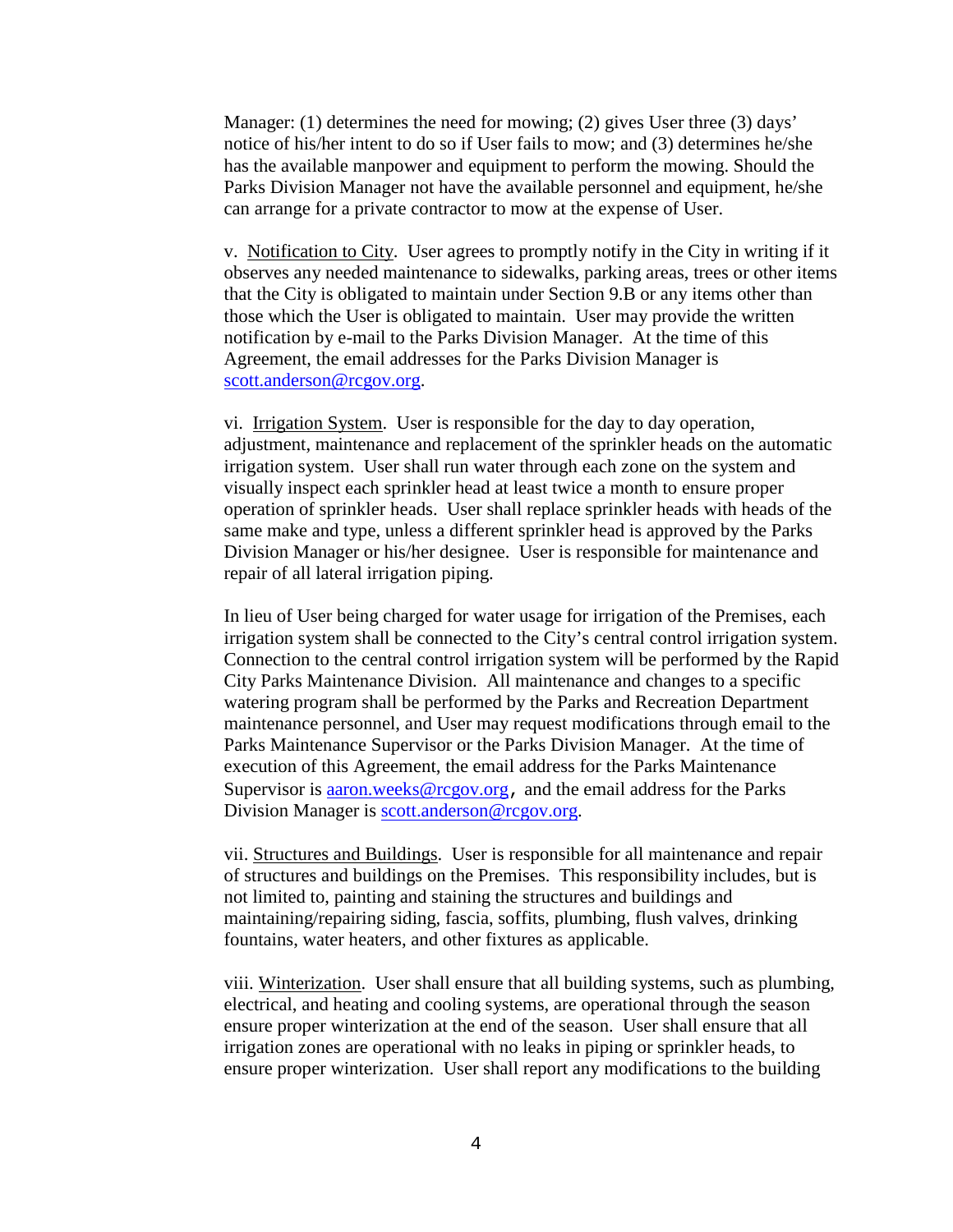systems or sprinkler system zones to the Parks Division Manager prior to the end of the season to ensure proper operation and winterization.

#### 9.B. City Responsibilities.

i. Maintenance of field(s). During the off season, the City will maintain the  $field(s)$ .

ii. Trash and Recycling. The City will provide 300 gallon trash and recycling receptacles for use at the Premises and will remove trash and recycling on a regular schedule.

iii. Unique or Unusual Maintenance. The City, at its own expense, agrees to provide unique or unusual maintenance and routine maintenance to the infrastructure, including but not limited to, repair of broken water mains, sewer infrastructure, storm sewer infrastructure and all repairs and surface maintenance of parking lots.

iv. Irrigation. The City shall provide water to the Premises for the purpose of irrigating the Premises. The City specifically reserves the right to restrict water usage under this Agreement if water restrictions are placed on other water users within the City. Prior to the start of the season, the City will provide charge up and run through the automatic irrigation systems to check for proper operation. The City will provide User with a radio for remote operation of the irrigation system, which User shall use for the day- to-day maintenance, repair, and monitoring of the irrigation system. If the radio is lost, stolen, broken, or is rendered unusable, User shall pay \$1500 for the replacement radio. The City is responsible for the maintenance and repair of the following irrigation elements, to the extent applicable: curb stops, backflow prevention devices, backflow enclosures, main line pipings, electric control valves, and controllers. User shall notify Parks Maintenance Supervisor by email if any of these irrigation elements are malfunctioning or broken.

v. Winterization. On or about October 1st of each year, the City shall winterize the irrigation systems and the buildings/structures on the Premises. An employee from the Parks and Recreation Department shall contact User to schedule a mutually agreeable winterization date. User shall provide the Parks and Recreation Department with an accurate list of contacts prior to September 15 to ensure the City's efficient access to the Premises and its facilities. User shall have all systems in working order on the winterization date to ensure proper winterization.

vi. Trees. City will provide maintenance to all trees on Premises, including hazardous tree removal, broken limb removal and corrective pruning. No tree shall be planted or removed without prior approval from the Parks Division.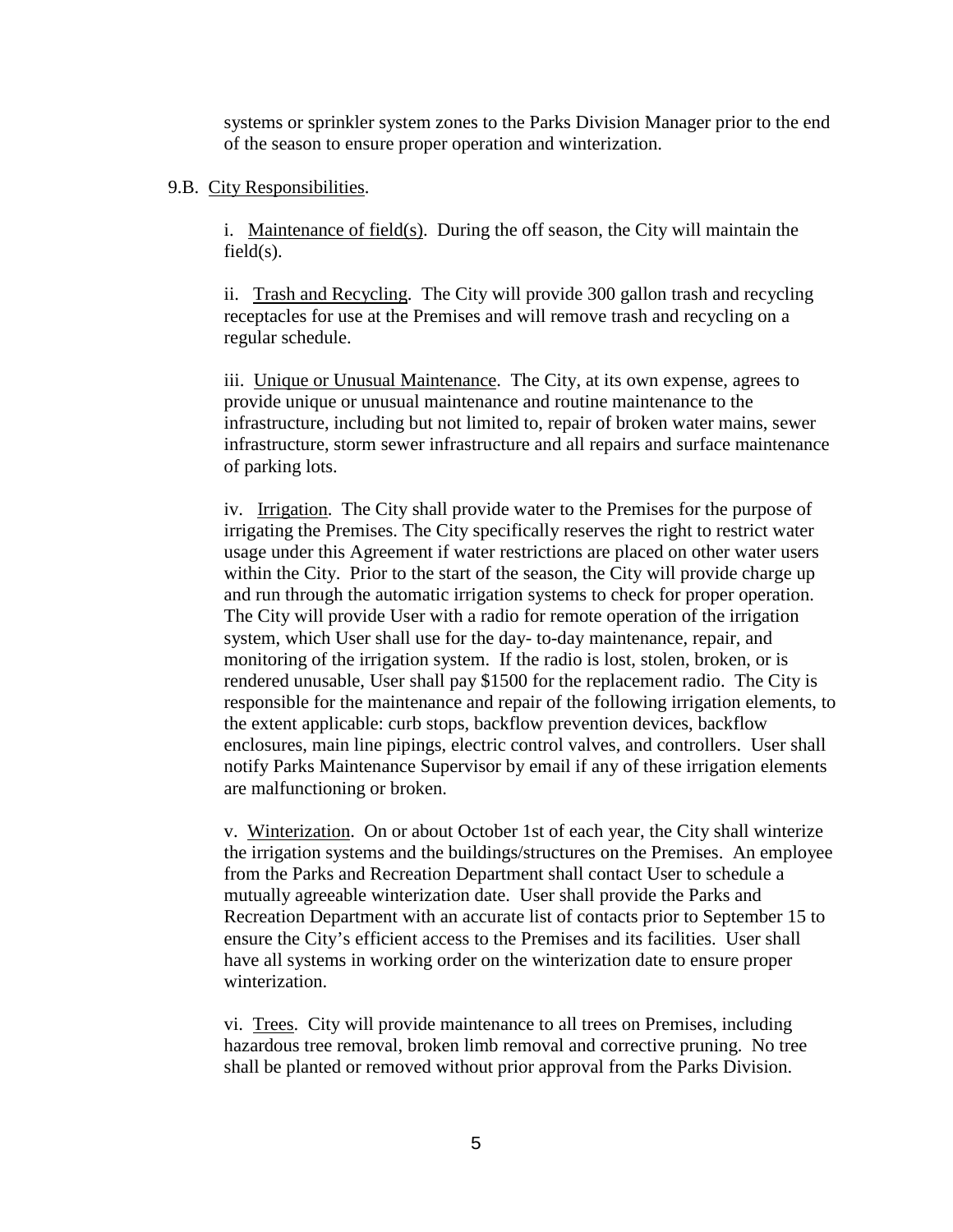10. Changes to the Premises. No construction or installation of any improvements to the Premises shall occur until the Director of Parks and Recreation or his/her designee has given written approval to the proposed construction. User shall promptly notify the Director of its intentions to construct or install any improvements upon the Premises, and User agrees that it will not perform any such construction unless and until it receives written approval from the Director. Under no circumstances may User construct an enclosed structure on the Premises that prevents part or all of the Premises from use for outdoor public recreation. With prior written approval of the plans by the Director of Parks and Recreation or his/her designee, User may construct accessory and customarily incidental improvements to the Premises. Any construction or installation of any improvements shall be in conformity with the municipal codes of the City, including any constructi8on within the floodplain or floodway. The parties agree that any permanent improvements or fixtures constructed by User on the Premises are the property of the City.

11. Land and Water Conservation Fund. The parties agree that the Premises are to be operated and maintained for public outdoor recreation purposes, in compliance with applicable provisions of the Land and Water Conservation Fund acts, regulations, and guidelines. The City shall place signs on the Premises that indicate that it was improved through the Land and Water Conservation Act and that the area is publicly owned and operated as a public outdoor recreation facility. User agrees to include the same language identifying the area as publicly owned and operated as a public outdoor recreation facility in all signage, literature, and advertising. Inclusion of this language on all signage, literature, and advertising is intended to eliminate the perception the area is private.

12. Fees Charged to the Public. User agrees that all fees charged by User to the public for entrance, use, or access to the Premises shall be competitive with fees charged by similar private facilities. The City shall have the right to request information related to fees charged by User to the public for access or use of the facilities and to request information from User that support the competitiveness of any such fees with similar private facilities. Upon receipt of such a request, User shall timely provide the requested information. If the City determines that the fees are not in compliance with this Section and/or the requirements of the LCWF guidelines, then User shall adjust its fees in accordance with the City's direction.

13. Non-Discrimination. The parties agree that User shall comply with all civil rights and accessibility legislation, including Title VI of the Civil Rights Act of 1984, Section 504 of the Rehabilitation Act, and the Americans with Disabilities Act, and User shall not on the grounds of race, color, sex, creed, religion, ancestry, national origin or disability discriminate or permit discrimination against any person or group of persons in any manner prohibited by local, state, or federal laws. By signing this Agreement, User certifies that it complies, and will continue to comply, with this nondiscrimination requirement.

The parties agree that signs posted in visible public areas on the Premises will indicate that use of the Premises complies with these nondiscrimination requirements. The parties agree that any statements in literature, advertising, and public information by User or the City about the Premises will state compliance with these nondiscrimination requirements.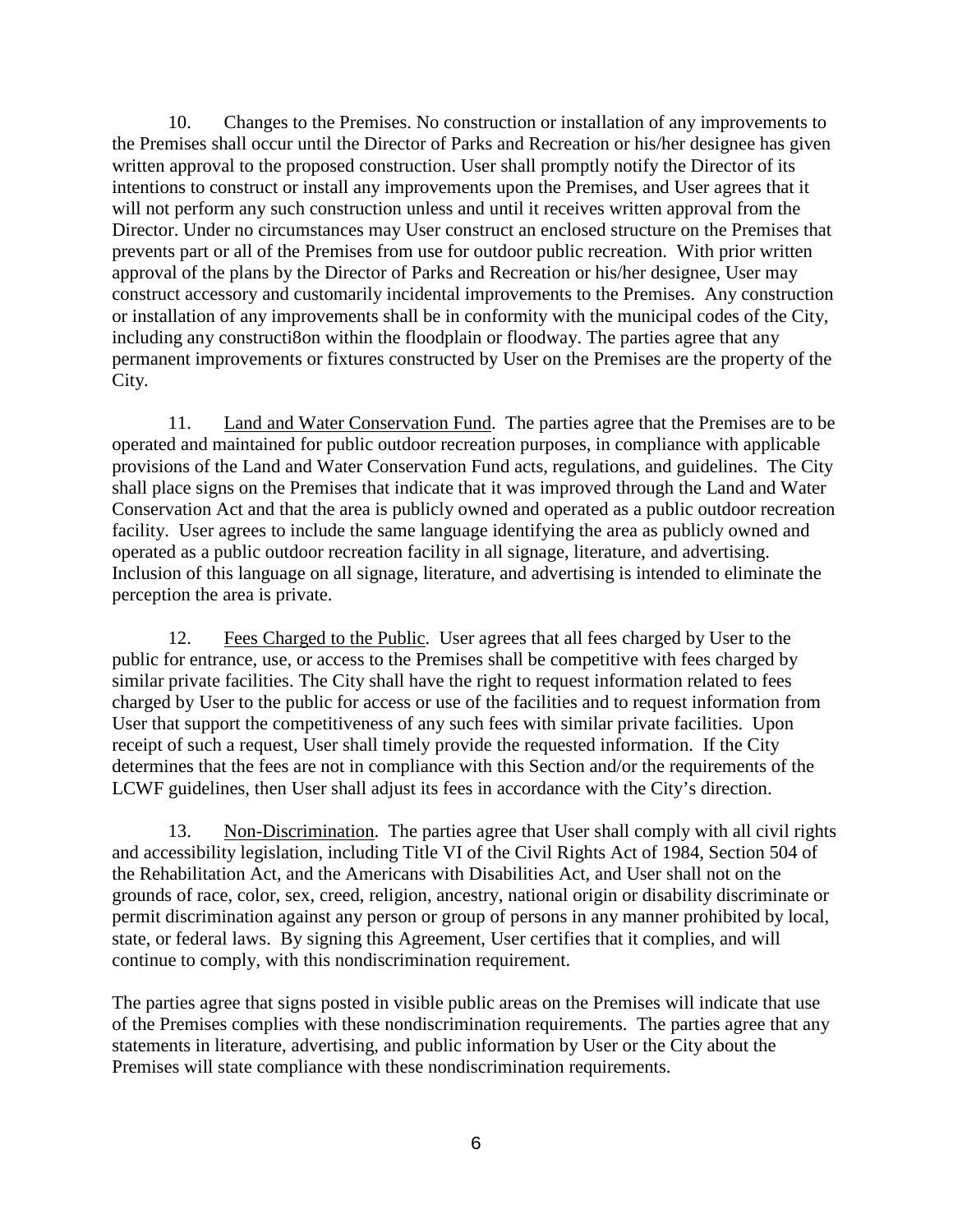14. Assignment. This Agreement shall not be assigned by User except on written consent and approval of the City. The fee(s) or payment(s) charged by User for any assignment shall be limited in value to the cost to User for utilities and maintenance, as applicable, of the Premises.

Requests for City approval of an assignment this Agreement shall be submitted to the Director of Parks and Recreation no less than sixty (60) days before the assignment is intended to be effective. All such requests for approval shall include a copy of the proposed assignment and all relevant information, including any payment made as part of the proposed assignment. The City reserves the right to withhold consent for any such assignment or sublease, or to negotiate further with Lessee and with intended assignee with regard to rights the Premises, or to enter into a separate agreement with assignee and/or User with regard to the intended assignment of all or a portion of the Premises.

15. Expense. The City shall assume no expenses as a result of this Agreement or any of the operations of User except for those expenses generated as a result of the City's own use as referenced above. User agrees to pay its own administration expenses, including but not limited to, lights and electricity, grounds crew, office supplies, miscellaneous equipment, and secretarial fees. User agrees that the electric utilities will be metered in the name of and billed directly to User and that all expenses incurred by it shall be paid within thirty (30) days of due date.

Unless otherwise agreed to by the City, User agrees to provide all funds and resources for use and maintenance of the Premises discussed in this Agreement. All costs expected and unexpected will be paid by User unless other arrangements are made with the City. If User makes any improvements to the Premises that are paid for with public funds, User shall comply with applicable bid laws.

16. Termination of Agreement. City reserves the right to periodically review the performance of User to evaluate compliance with the terms of this Agreement. Either party may terminate the Agreement for breach of this Agreement upon thirty (30) days written notice to the breaching party. If the breaching party does not cure the breach prior to the date of termination, then the other party may terminate the Agreement. If the breaching party attempts to diligently cure the breach, to the extent such breach cannot be reasonably cured within thirty (30) days, the other party may grant additional time to cure as it deems appropriate, but is under no obligation to do so.

If User shall dissolve, become insolvent or otherwise unable to fulfill the terms of this Agreement, or abandon the use of the Premises, this Agreement shall terminate and User shall have no further rights hereunder. Discontinuation of use of all or part of the Premises for maintenance, repair or rehabilitation purposes of the grounds shall not be deemed as abandonment. If User changes the character of its operation significantly from that of a nonprofit corporation, then this Agreement shall terminate and User shall have no further rights hereunder.

17. Liability. User agrees that the City shall be held harmless from any and all liability arising from any operation or use under this Agreement of the described Premises by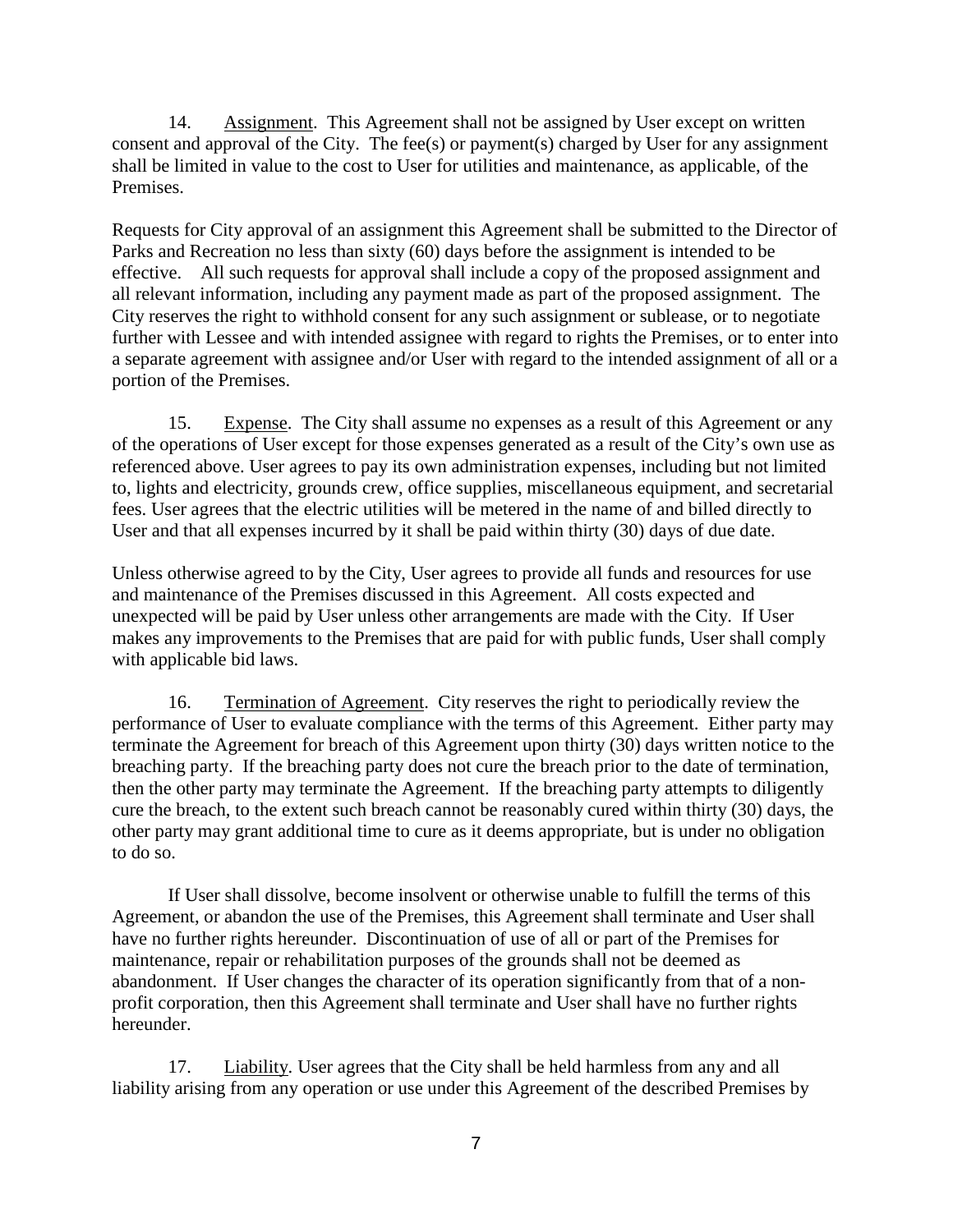User or its agents or employees or any other person using the Premises. User further agrees to indemnify and defend the City against any and all claims arising from the operation or use under this Agreement of the described Premises by it and its agents, employees, assignees, invitees or any other person using the Premises. The parties agree that User may enter into separate agreements with other users of the Premises to hold harmless User and its directors, members, employees, and agents from claims arising from the use of others as discussed in this Agreement.

User agrees to purchase and maintain bodily injury and property damage insurance for each occurrence of injury or damage in the minimum amount of One Million Dollars (\$1,000,000) for each occurrence of injury or damage and an aggregate limit of not less than Two Million Dollars (\$2,000,000). The City shall be named an additional insured in said policy or policies and the User shall furnish to the City evidence of insurance by a certificate of insurance of required coverage. The parties agree that the City may adjust these insurance requirements on an annual basis and will provide written notice to User of any additional requirements for insurance required by this Section.

18. Public Accounting. User agrees to provide the Director of Parks and Recreation with a public accounting of its financial transactions no later than sixty (60) days after the close of its operating year. Such accounting shall be in the form of a report of income and expenses and a balance sheet of User's assets and liabilities. Such accounting shall be made available for public inspection at the City Finance Office.

19. Concession, Advertising, and Naming Rights. User shall have the right to operate concessions for the sale of beverages, food, programs, and other items usually sold in the public parks. User shall have the right to sell advertising space on the inside of the Premises boundaries, and all revenue derived from concessions and advertising shall belong to User. User also agrees to be responsible for cleaning and maintaining the concession area, including restrooms.

User shall have the right to sell advertising space on the inside of the Premises boundaries (to face inward towards the Premises), and all revenue derived from advertising shall belong to User. User agrees to maintain and repair any physical advertising on the inside of the Premises. User agrees to reimburse the City for any costs associated with removing such advertising if it is in a state of disrepair, if this Agreement has been terminated for any reason, or if the Agreement term has ended and the Agreement is not renewed.

20. City Authority. All matters pertaining to the terms of this Agreement shall be subject to the powers of the City Council and its designated authorized agents consistent with the laws of the State of South Dakota. The City Council appoints and delegates the Director of Parks and Recreation as the primary contact point for the City with User in administering and fulfilling the terms of this Agreement.

21. Relationship between the Parties. This Agreement does not create any employee/employer relationship between the City of Rapid City and User, its agents or employees. Nothing contained in this Agreement is intended to create a partnership or joint venture between User and the City, and no agent of User shall be the agent of the City. User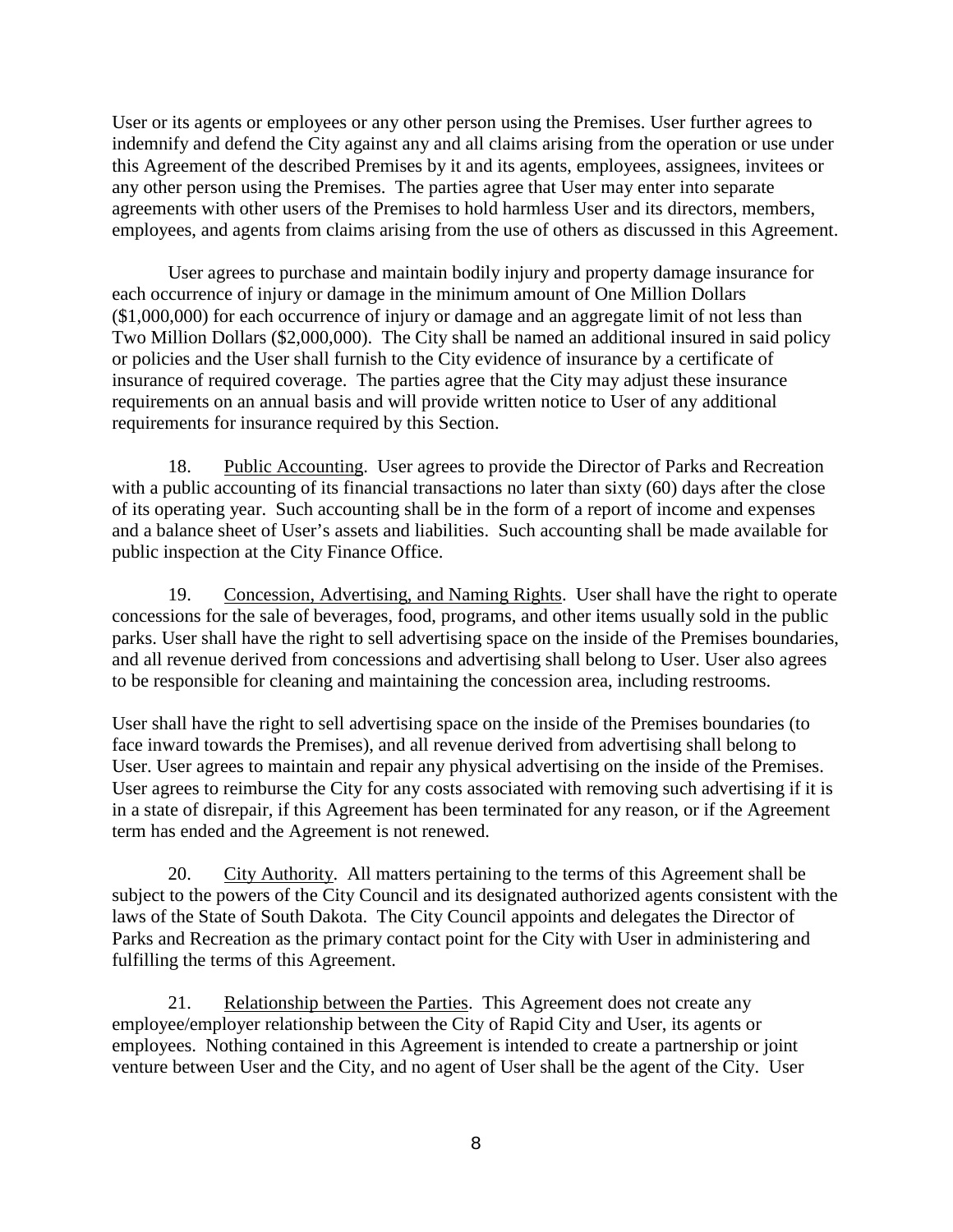covenants that it will not take any action in the name of, or by holding itself out as the agent of, the City of Rapid City.

22. Integration. The parties agree that this Agreement, along with any attachments, constitutes the entire understanding between the parties and supersedes all prior negotiations, agreements, and understandings, whether oral or written.

23. Savings Clause. Should any of portions of this Agreement be declared void, the remainder of the Agreement shall remain in full force and effect.

24. Choice of Law. This Agreement shall be governed by the laws of the State of South Dakota and any action to enforce the terms of this Agreement shall be venued in the  $7<sup>th</sup>$ Judicial Circuit, Pennington County, South Dakota.

25. Waivers. The failure by one party to require performance of any provision of this Agreement shall not affect that party's right to require performance at any time thereafter, nor shall a waiver of any breach or default of this Agreement constitute a waiver of any subsequent breach or default or a waiver of the provision itself.

26. Amendments. This Agreement may only be amended by a written document duly executed by both parties.

27. Headings. The headings and numbering of the different sections of this Agreement are inserted for convenience only and are not to control or affect the meaning, construction or effect of any provision.

Dated this  $\qquad \qquad$  day of  $\qquad \qquad$ , 2019.

CITY OF RAPID CITY

Steve Allender, Mayor

ATTEST:

\_\_\_\_\_\_\_\_\_\_\_\_\_\_\_\_\_\_\_\_\_\_\_\_\_\_\_\_\_\_\_\_\_\_ Finance Officer (SEAL)

State of South Dakota ) ss.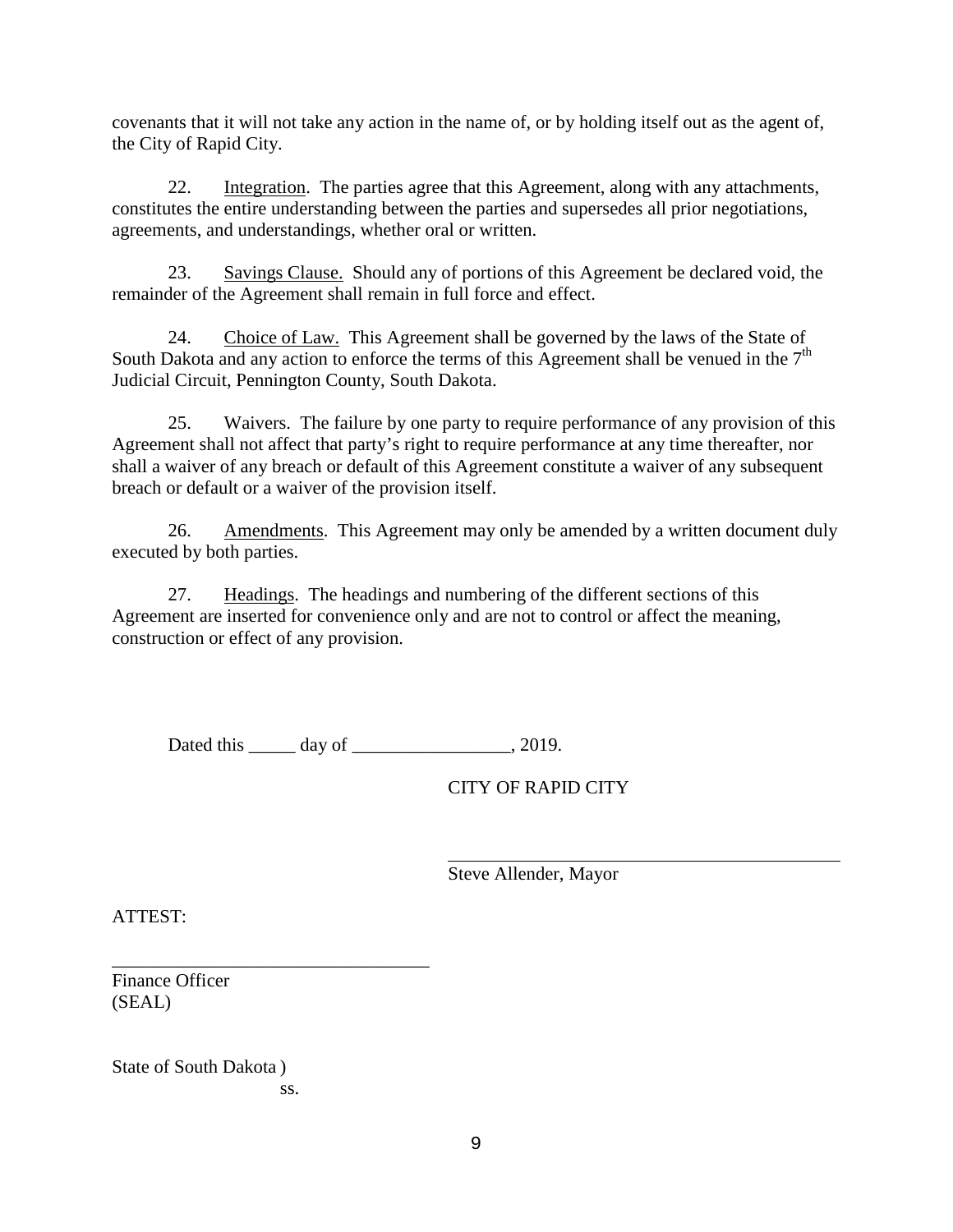County of Pennington )

On this the \_\_\_\_\_ day of \_\_\_\_\_\_\_, 2019, before me, the undersigned officer, personally appeared Steve Allender and Pauline Sumption, who acknowledged themselves to be the Mayor and Finance Officer, respectively, of the City of Rapid City, a municipal corporation, and that they as such Mayor and Finance Officer, being authorized so to do, executed the foregoing instrument for the purposes therein contained by signing the name of the City of Rapid City by themselves as Mayor and Finance Officer.

IN WITNESS WHEREOF, I hereunto set my hand and official seal.

\_\_\_\_\_\_\_\_\_\_\_\_\_\_\_\_\_\_\_\_\_\_\_\_\_\_\_\_\_\_ Notary Public, South Dakota My Commission Expires:\_\_\_\_\_\_\_\_\_\_

(SEAL)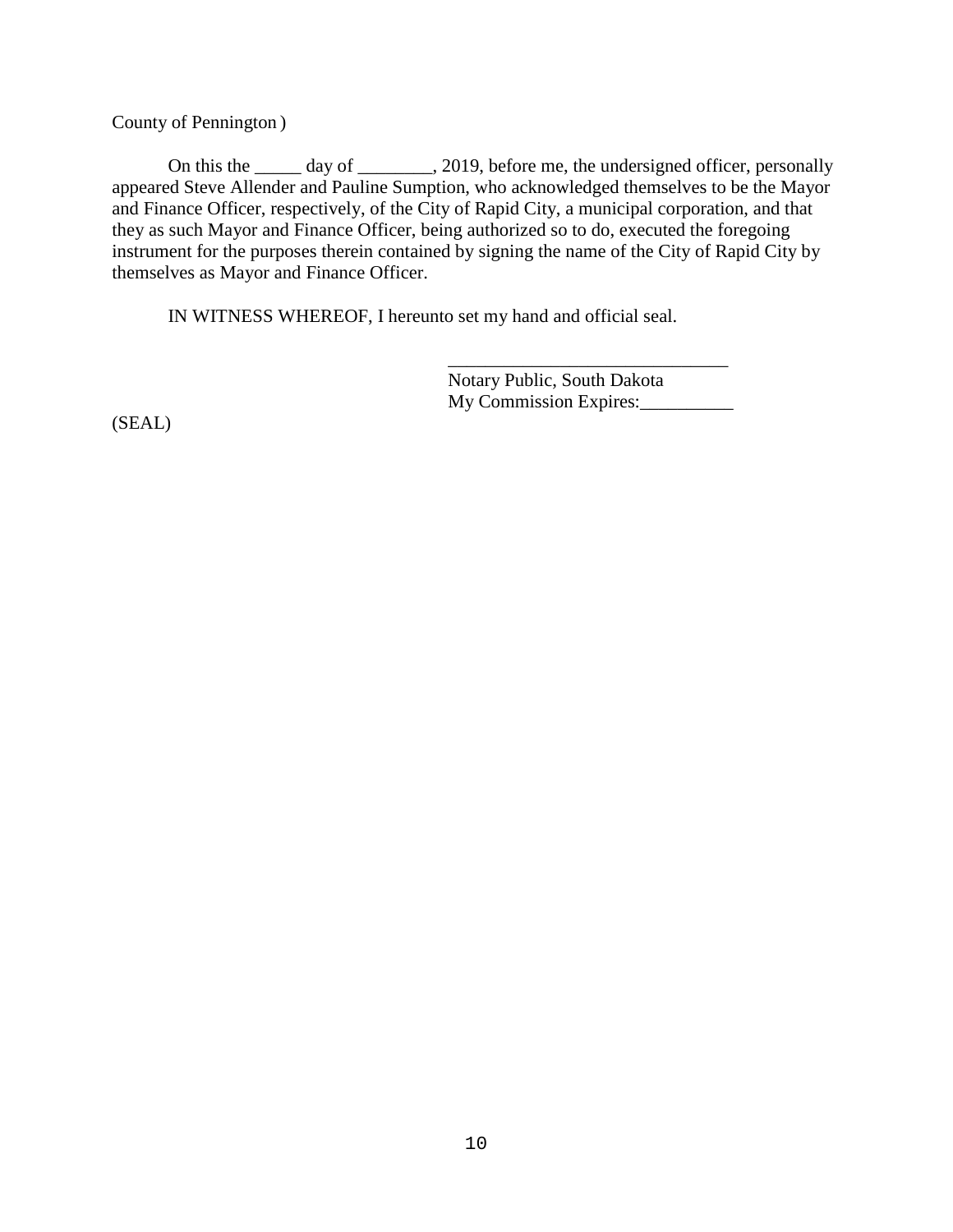Dated this \_\_\_\_\_ day of \_\_\_\_\_\_\_\_\_\_\_\_\_\_\_\_\_\_, 2019.

## BLACK HILLS JUNIOR LITTLE LEAGUE

By:  $Its: ____________$ 

\_

State of South Dakota ) ss. County of Pennington )

On this the \_\_\_\_\_ day of \_\_\_\_\_\_\_, 2019, before me, the undersigned officer, personally appeared \_\_\_\_\_\_\_\_\_\_\_\_\_\_\_\_\_\_\_, who acknowledged himself/herself to be the of ., and that he/she, as such , being authorized so to do, executed the foregoing instrument for the purposes therein contained by signing the name of **by himself**/herself as  $\Box$ .

IN WITNESS WHEREOF, I hereunto set my hand and official seal.

Notary Public, South Dakota My Commission Expires: \_\_\_\_\_\_\_

(SEAL)